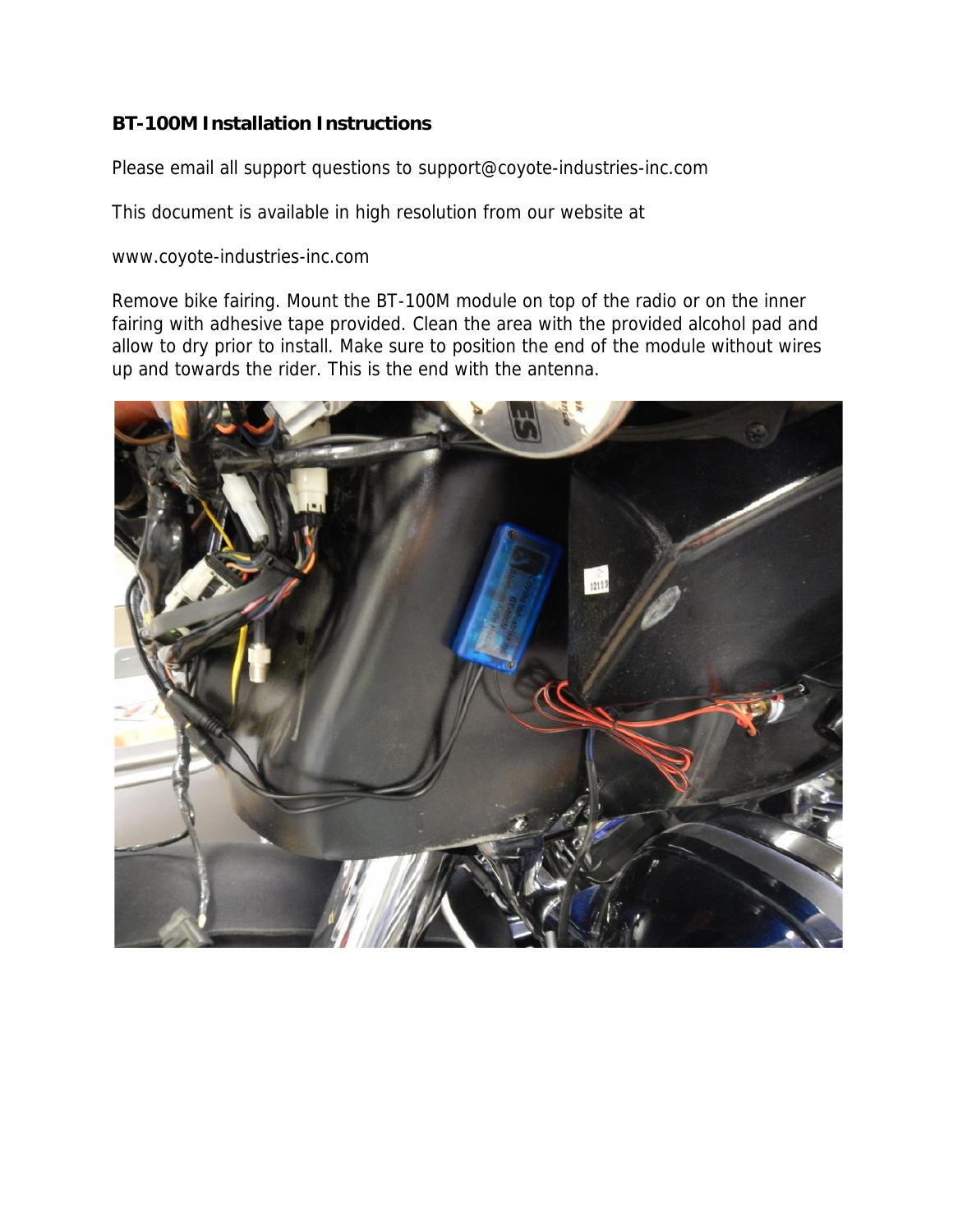Route the power cable across and down to the back of the cigarette lighter. Remove the wires from the cigarette lighter and plug the wires from the BT-100M in their place. Our red wire goes to the center post. The black wire goes to the shell.

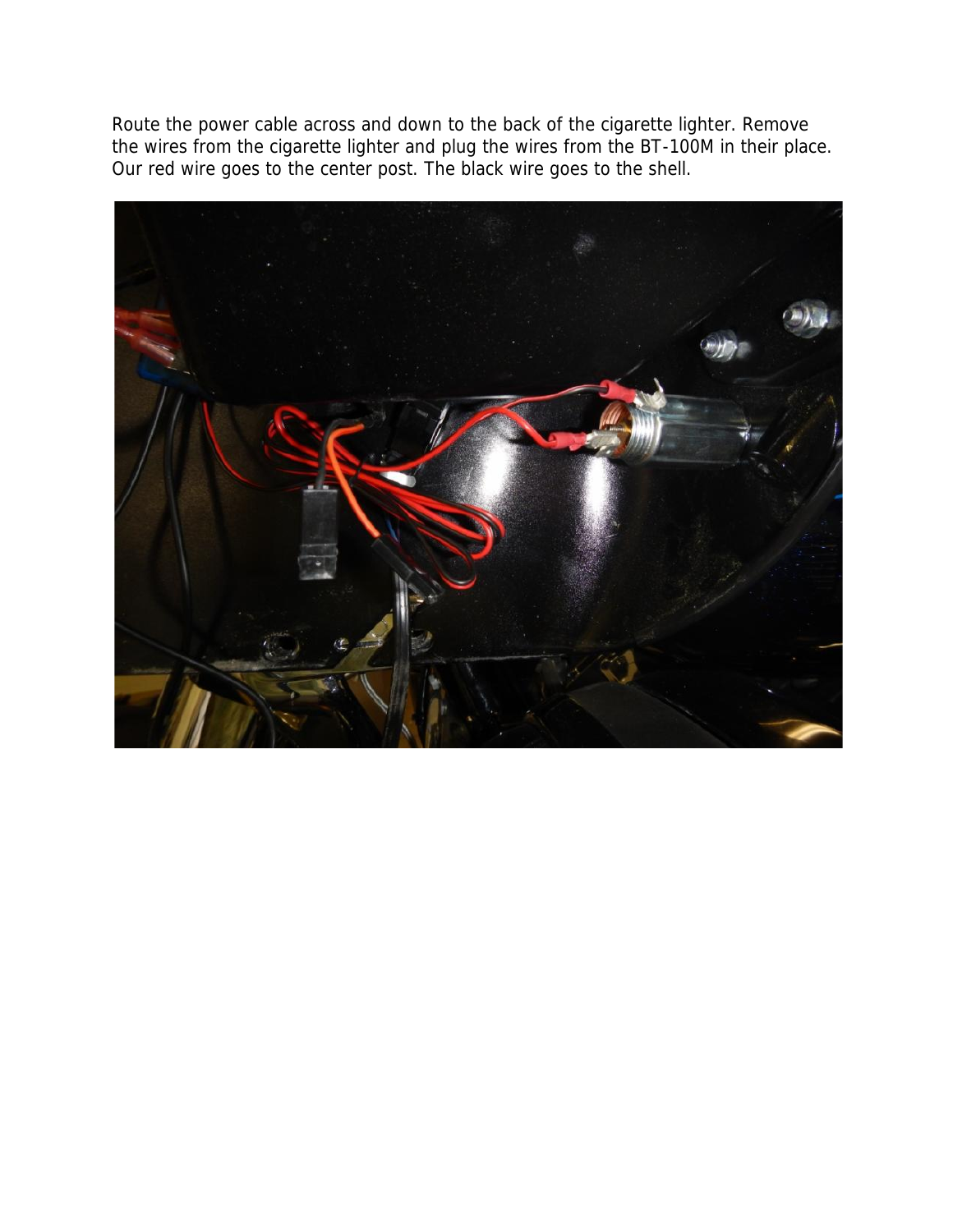Plug the original wires into the BT-100M piggy back connectors. Our black wire connects with the stock black wire. Our red wire connects with the stock orange/white wire. Use the supplied wire ties to strap excess wire out of the way.